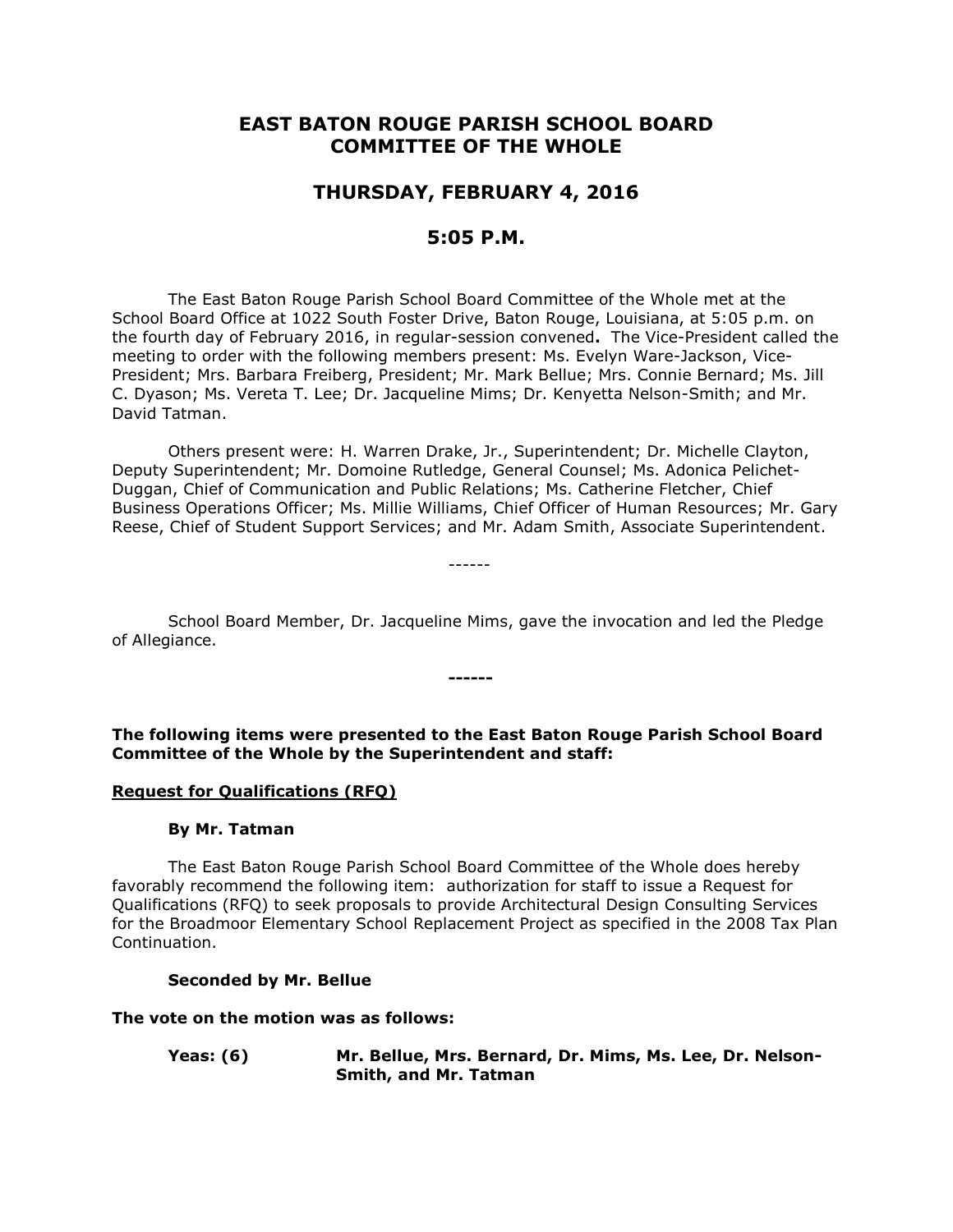| <b>Nays: (3)</b> | Ms. Dyason, President Freiberg, and Vice-President<br>Ware-Jackson |
|------------------|--------------------------------------------------------------------|
| Abstained: (0)   | None                                                               |
| Absent: (0)      | None                                                               |

**The motion was favorably recommended to the full Board.**

**------**

## **Grants**

## **By President Freiberg**

The East Baton Rouge Parish School Board Committee of the Whole does hereby favorably recommend the following item: approval of the following grants:

a. Capital Area Human Services District mini-grant application, in collaboration with I CARE, for the Public Service Announcement Project on Underage Alcohol Use, Underage Tobacco Use, Prescription Drug Misuse, Suicide, Bullying, and Violence in the amount of \$2,000.00, to be split equally between McKinley High and Scotlandville High Schools.

b. Target Field Trip grant in the amount of \$700.00 for fifth grade students at Claiborne Elementary School to study the history and science of lasers at Laser Tag of Baton Rouge; and

c. Capitol One grant in the amount of \$7,010.00 for three (3) Bernard Terrace Elementary School science teachers to attend the National Conference on Science Education in Nashville, TN and the purchase of STEM materials and supplies for classrooms.

## **Seconded by Ms. Lee**

## **Favorably recommended to the full Board by a vote of all the members.**

**------**

## **Amend 2016-2017 School Calendar**

## **By Dr. Nelson-Smith**

The East Baton Rouge Parish School Board Committee of the Whole does hereby favorably recommend the following item: approval to amend the 2016-2017 school calendar, adding Wednesday, November 23, 2016, as a holiday for all 12-month employees.

## **Seconded by Dr. Mims**

## **Favorably recommended to the full Board by a vote of all the members.**

**------**

**Policy**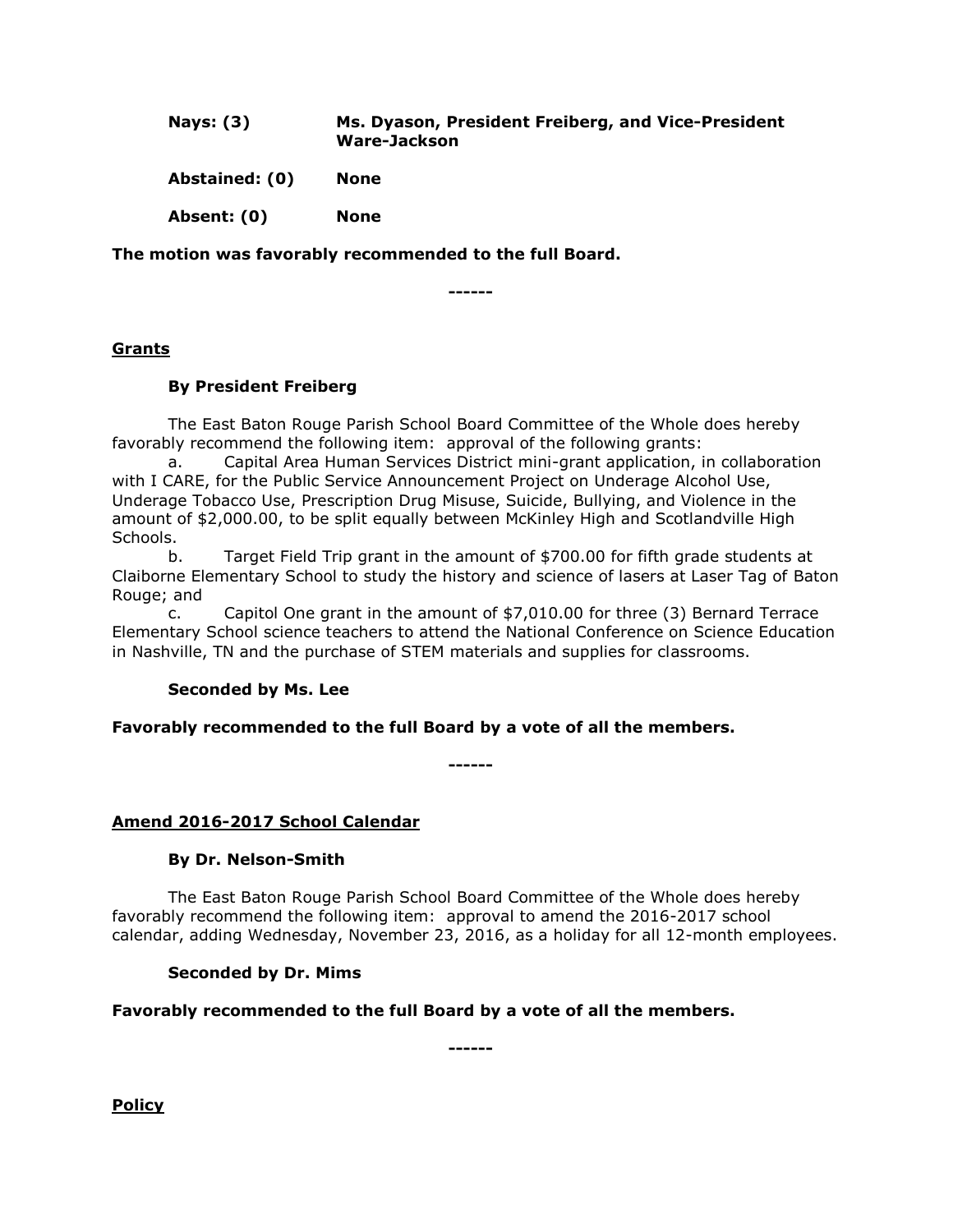#### **By Mrs. Bernard**

The East Baton Rouge Parish School Board Committee of the Whole does hereby favorably recommend the following item: approval of the proposed East Baton Rouge Parish School System Test Security Policy for the 2015-2016 school year.

#### **Seconded by Mr. Tatman**

**Favorably recommended to the full Board by a vote of all the members.**

**------**

## **Develop Agreement**

## **By President Freiberg**

The East Baton Rouge Parish School Board Committee of the Whole does hereby favorably recommend the following item: approval to proceed with developing an agreement with Cox Louisiana Telecom, L.L.C., for a Voice Over Internet Telephone System for the entire EBRPSS, and authorize the Superintendent and staff to negotiate and execute an agreement with this vendor.

## **Seconded by Ms. Lee**

#### **Favorably recommended to the full Board by a vote of all the members.**

**There being no further business, the Committee of the Whole adjourned by acclamation.**

**------**

The Board was reconvened at 7:15 p.m. by acclamation. The Vice-President called the meeting to order with the following members present: Ms. Evelyn Ware-Jackson, Vice-President; Mrs. Barbara Freiberg, President; Mr. Mark Bellue; Mrs. Connie Bernard; Ms. Jill C. Dyason; Ms. Vereta T. Lee; Dr. Jacqueline Mims; Dr. Kenyetta Nelson-Smith; and Mr. David Tatman.

The Superintendent continued the Board Retreat follow up.

**\_\_\_\_\_\_\_\_\_\_\_\_\_\_\_\_\_\_\_\_\_\_\_\_\_\_\_\_\_\_**

**There being no further business, the Committee of the Whole adjourned by acclamation.**

------